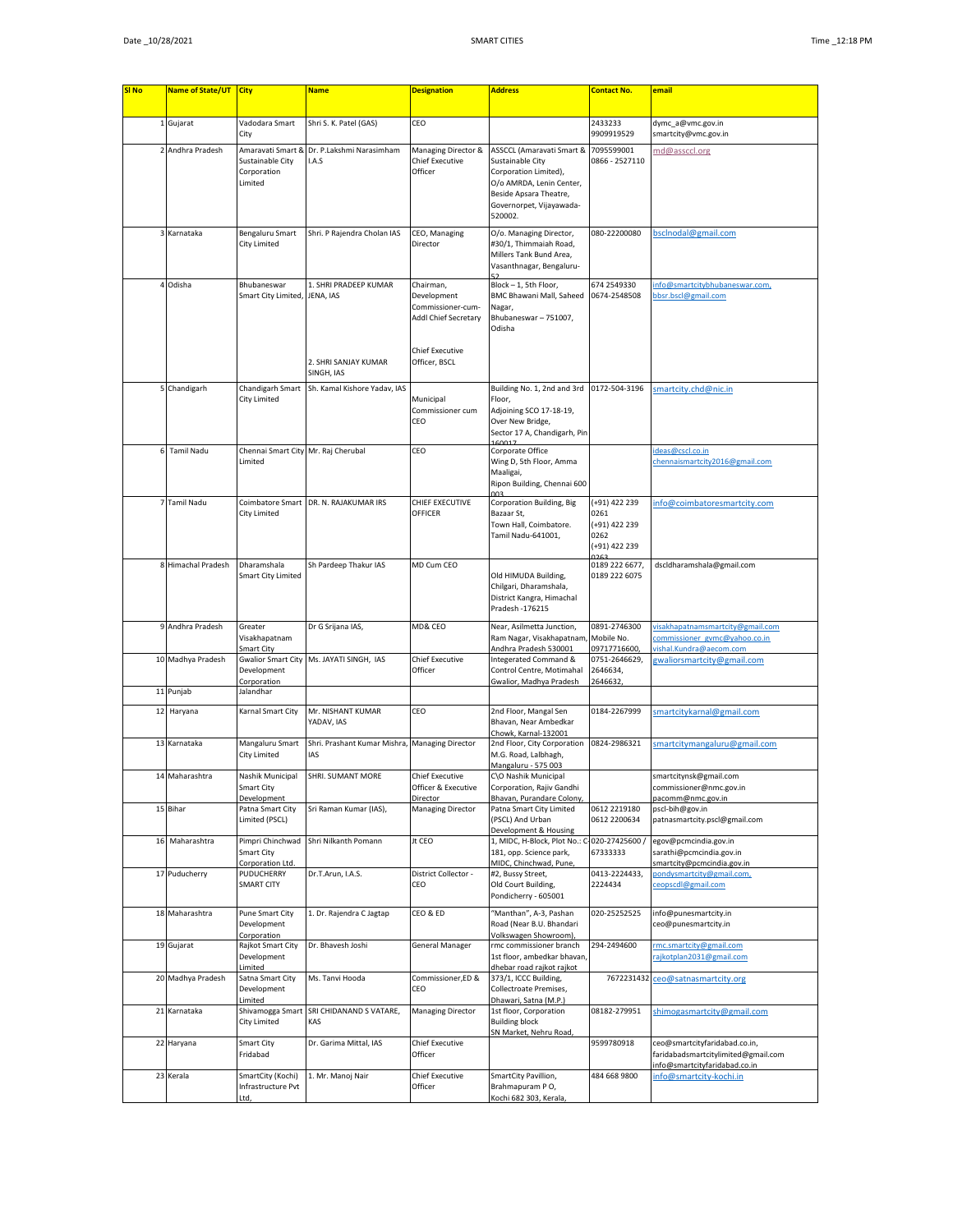|    | 24 Gujarat           | Surat Smart City<br>Development<br>Ltd.(SSCDL)           | 1. Shri Banchhanidhi Pani<br>(IAS)     | Director & Chairman                                           | 1st Floor, South Zone<br>Office, Surat Municipal<br>Corporation, Opp                    | 0261-2278429,<br>0261-2277043,<br>9724346060-61 | info@suratsmartcity.com                                                               |
|----|----------------------|----------------------------------------------------------|----------------------------------------|---------------------------------------------------------------|-----------------------------------------------------------------------------------------|-------------------------------------------------|---------------------------------------------------------------------------------------|
|    | 25 Madhya Pradesh    | Ujjain Smart City<br>Limited                             | Shri Jitendra Singh Chouhan            | <b>Chief Executive</b><br>Officer                             | Mela Karyalay, Behind<br>Brahaspati Bhawan, Kothi<br>Palace Ujjain , Madhya             | 07342525856                                     | ujjainsmartcity@gmail.com                                                             |
|    | 26 Tamil Nadu        | Madurai                                                  |                                        |                                                               |                                                                                         |                                                 |                                                                                       |
|    | 27 Tripura           | Agartala Smart<br>City Limited                           | Shri Rajib Datta, TCS                  | <b>Chief Executive</b><br>Officer                             | 1st Floor UD Bhawan,<br>Sakuntala Road,<br>Agartala, West Tripura-                      | 03812306080                                     | agartalasmartcityltd@gmail.com                                                        |
|    | 28 Uttar Pradesh     | AGRA SMART CITY<br>LTD                                   | Mr. Nikhil Tikaram Funde               | Chief Executive<br>Officer                                    | Agra Nagar Nigam Campus,<br>Near Soorsadan, M.G. Road,<br>Agra - 282002.                | 0562-4003492                                    | agrasmartcitylimited@gmail.com                                                        |
|    | 29 Gujarat           | Ahmedabad Smart<br>City                                  | Mr.Rakesh Shankar                      | CEO                                                           | Command and Control<br>Centre, Opp. Divan Ballubhai<br>School, Nr. Sanskar              |                                                 | 7926587895 scadl.amc@gmail.com                                                        |
|    | 30 Rajasthan         | Ajmer                                                    |                                        |                                                               |                                                                                         |                                                 |                                                                                       |
|    | 31 Uttar Pradesh     | Aligarh                                                  |                                        |                                                               |                                                                                         |                                                 |                                                                                       |
|    | 32 Punjab            | Amritsar Smart<br>City Development                       |                                        |                                                               | SCO-21, 2nd Floor, B - Block,<br>District Shopping Complex,<br>Ranjit Avenue, Amritsar, | 0183 501 5048                                   | ceoasclasr@gmail.com<br>info@smartamritsar.com                                        |
|    | 33 Maharashtra       | Aurangabad Smart<br>City Development<br>Corporation Ltd. | Shri Astik Kumar Pandey<br>(IAS)       | CEO                                                           | Smart City Office, War<br>Room, Dr. Babasaheb<br>Ambedkar Research Center               |                                                 | ascdcl.aurangabad@gmail.com<br>admin@aurangabadsmartcity.in                           |
|    | 34 Karnataka         | Belagavi<br>Smart City                                   | Dr. Praveen P Bagewadi, , KAS MANAGING | <b>DIRECTOR</b>                                               | 1st Floor, BUDA Office,<br>Ashok Nagar, Belagavi,<br>Karnataka-590006                   |                                                 | 8312461352 bscltd16@gmail.com                                                         |
|    | 35 Bihar             | <b>Bhagalpur Smart</b><br>City Limited                   |                                        |                                                               | <b>Bhagalpur Municipal</b><br>Corporation Campus,<br>Katchhari Campus,                  | 0641 - 2950296                                  | info@smartcitybhagalpur.org                                                           |
| 36 | Madhya Pradesh       | <b>Bhopal Smart City</b><br>Development<br>Corporation   | Shri Aditya Singh                      | CEO                                                           | Zone-14, Bhopal Municipal<br>Corporation, BHEL,<br>Govindpura, Bhopal                   | 0755 247 7770<br>755 2704293,                   | bscdcl@smartbhopal.city                                                               |
|    | 37 Bihar             | Biharsharif                                              | Sri Saurabh Jorwal IAS                 | Municipal<br>Commissioner                                     |                                                                                         | 9470488668                                      | comm.biharsharif@bihar.gov.in                                                         |
|    | 38 Uttarakhand       | Dehradun Smart<br>City                                   | Dr. R. Rajesh Kumar                    | CEO                                                           | Saatvik Tower, 777,<br>Kaulagarh Road, Rajendra<br>Nagar, Dehradun, 248001              | 0135-2750984                                    | smartcity-dscl@uk.gov.in<br>ceo-dscl@uk.gov.in                                        |
|    | 39 Tamil Nadu        | Erode                                                    |                                        |                                                               |                                                                                         |                                                 |                                                                                       |
|    | 40 Gujarat           | Gandhinagar<br>Smart City<br>Development                 |                                        |                                                               | First Floor, M.S. Building,<br>Nr. Family Court, Sector-11<br>Gandhinagar               | 079-23220440                                    | gmc8gandhinagar@gmail.com                                                             |
|    | 41 Telangana         | Greater Warangal<br>Municipal<br>Corporation             |                                        |                                                               | Beside MGM Hospital,<br>Warangal - 506002,<br>Telengana -                               | 18004251980                                     | gwsccl2018@gmail.com<br>info@smartwarangalcity.org                                    |
|    | 42 Assam             | Guwahati Smart<br>City Limited                           | Shri Umananda Doley, IAS               | CEO                                                           | 4th Floor, Aditya Tower<br>Opp. Down Town Hospital,<br>Down Town                        |                                                 | 6913104044 mdsmartguwahati@gmail.com                                                  |
|    | 43 Karnataka         | HUBBALLI<br><b>DHARWAD SMART</b><br>CITY LIMITED         | Shri C.W. Shakeel Ahmed<br><b>KMAS</b> | <b>Managing Director</b>                                      | F Block, 4th Floor, Survey<br>No.121A,<br>Opposite to Indira Glass                      | 0836 - 2355322                                  | / sohdsmartcity@gmail.com<br>smartcityhubballidharwad@gmail.com<br>nd.hdscl@gmail.com |
|    | 44 Goa               | Imagine Panaji<br>Smart City<br>Development              | Shri Ravi Dhawan, IAS                  | Managing Director &<br>CEO                                    | Adil Shah Palace, Old<br>Secretariat,                                                   | 0832-2220440<br>Ext No: 101                     | office@imaginepanaji.com                                                              |
|    | 45 Uttar Pradesh     | Jhansi Smart City Shri Avnish Rai<br>Limited             |                                        | CEO/Director                                                  | 3rd Floor,<br>Nagar Nigam, Near Elite                                                   | 8808053861                                      | support@smartcityjhansi.com                                                           |
|    | 46 Uttar Pradesh     | Kanpur Smart City<br>Limited                             |                                        |                                                               | Nagar Nigam Mukhyalay<br>Moti Jheel, Harsh Nagar<br>Kanpur, Uttar Pradesh               | 0512 254 1258                                   | ksclkanpur@gmail.com                                                                  |
|    | 47 Rajasthan         | Kota Smart City<br>Ltd.                                  | Mr. Muktanand Agarwal                  | CEO                                                           | "Rajeev Gandhi Bhawan",<br>Opp. Dusshera<br>Ground, C.A.D Circle, Kota,                 | 0744 2451200                                    | smartcitykota@gmail.com<br>ksclkota@gmail.com                                         |
| 48 | <b>Uttar Pradesh</b> | Lucknow Smart<br>City Limited                            | Shri. Ajay Kumar Dwivedi               | <b>Chief Executive</b><br>Officer                             | BN Road,<br>Kaiserbagh Officer's<br>Colony, Lalbagh,                                    |                                                 | lkosmartcity@gmail.com                                                                |
|    | 49 Punjab            | Ludhiana Smart<br>City Limited                           | Pardeep Kumar Sabharwal                | CEO                                                           |                                                                                         |                                                 | sclceo@gmail.com<br>smartcity@mcludhiana.gov.in                                       |
|    | 50 Uttar Pradesh     | Moradabad Smart<br>City                                  | Shri Sanjay Chauhan                    | Municipal<br>commissioner (Chief<br><b>Executive Officer)</b> | PeeliKothi, Water Works<br>Compound Civil Lines,<br>Moradabad -244001, (U.P.)           | 9105-900-500                                    | moradabadnagarnigam@gmail.com                                                         |
|    | 51 Bihar             | Muzaffarpur Smart<br>City Ltd.                           |                                        |                                                               | MSCL, Room No 10, 24,<br>Combined Building, First<br>Floor, Bihar 842001                | 0621-2217797                                    | comm.muzaffarpur@bihar.gov.in,<br>muzaffarpur.ulb@gmail.com                           |
|    | 52 Jharkhand         | Ranchi Smart City<br>Corporation<br>Limited,             | Mr. Amit Kumar (IAS),                  | Director cum CEO<br><b>RSCCL</b>                              | JUPMI BUILDING, 2nd<br>FLOOR, PLANT PLAZA ROAD,<br>HEC, DHURWA, RANCHI -                | 0651-244-6666                                   | ranchismartcity@gmail.com                                                             |
|    | 53 Odisha            | Rourkela                                                 |                                        |                                                               |                                                                                         |                                                 |                                                                                       |
|    | 54 Uttar Pradesh     | Saharanpur                                               |                                        |                                                               |                                                                                         |                                                 |                                                                                       |
|    | 55 Madhya Pradesh    | <b>Smart City Sagar</b>                                  | Mr. Rahul Singh Rajpoot                | CEO                                                           | 2nd Floor, ICCC Building,<br>New Collectorate Permises,<br>Near Pili Kothi, Sagar,      | 07582-242850<br>07582-242839,<br>846,           | info@sagarsmartcity.org                                                               |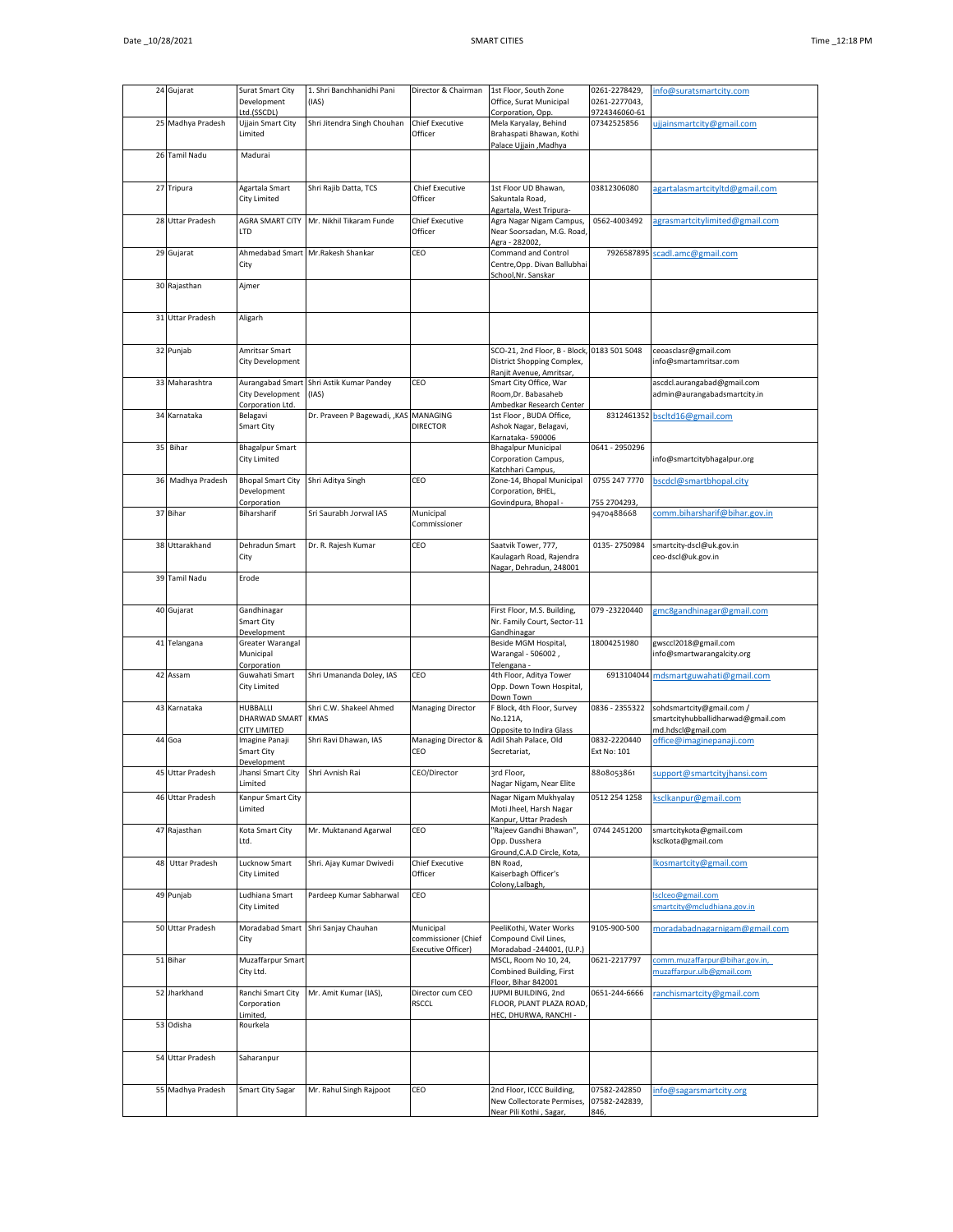|    | 56 Rajasthan               |                                                    | Smart City Udaipur Shri Neelabh Saxena   | CEO                                                 | Nagar Nigam Bhawan,<br>Ashoka Cinema Rd,<br>Udaipur, Rajasthan 313001                   | 97990 42215                 | uscl2016@gmail.com                                                    |
|----|----------------------------|----------------------------------------------------|------------------------------------------|-----------------------------------------------------|-----------------------------------------------------------------------------------------|-----------------------------|-----------------------------------------------------------------------|
|    | 57 Tamil Nadu              | Thanjavur                                          |                                          |                                                     |                                                                                         |                             |                                                                       |
|    | 58 Tamil Nadu              | Thoothukudi                                        |                                          |                                                     |                                                                                         |                             |                                                                       |
|    | 59 Tamil Nadu              | Tiruchirappalli City<br>Municipal<br>Corporation   | Thiru. P.M.N. Mujibur<br>Rahuman, B.Sc., |                                                     | No.58, Bharathidasan Salai,<br>Contonment, Tiruchirappalli<br>620 001                   | 0431-2415329                | commr.trichy@tn.gov.in                                                |
|    | 60 Tamil Nadu              | Tirunelveli<br>SmartCity Limited                   | Dr.V.NARAYANAN NAIR Ph.D Director & CEO  |                                                     | SN High Road<br>Tirunelveli<br>627001                                                   | 0462 2329328                | tvlcorpengg@gmail.com                                                 |
|    | 61 Andhra Pradesh          | Tirupati                                           |                                          |                                                     |                                                                                         |                             |                                                                       |
|    | 62 Karnataka               | Tumakuru Smart<br>City Limited                     | Shri, Bhoobalan T IAS                    | Managing Director<br>and Chief Executive<br>Officer | Mahalakshmi Arcade, 1st<br>Floor, S.S. puram Main Road,<br>Coffee Board                 | 0816-2278190                | office@smartcitytumakuru.in                                           |
| 63 | <b>Uttar Pradesh</b>       | Varanasi Nagar<br>Nigam                            | Shri Pranay Singh, IAS                   | Municipal<br>Commissioner                           | Nagar Nigam Varanasi.<br>Nagar Nigam Sigra,<br>Varanasi.                                | 0542-2221711<br>7800000900  | nagarnigamvns@gmail.com<br>info@nnvns.org                             |
|    | 1 Rajasthan                | Jaipur Smart City<br>Limited                       | 1. Mr.V Saravana Kumar                   | CEO                                                 | JMC Building, Pt<br>DeendayalUpadhyay<br>Bhawan,                                        | 2742240/27425<br>38/2742263 | ruifdco@gmail.com<br>ruifdco@rajasthan.gov.in<br>iscljaipur@gmail.com |
|    | 65 Delhi                   | <b>NDMC</b>                                        |                                          |                                                     |                                                                                         |                             | aw.ansari@ndmc.gov.in                                                 |
|    | 66 Dadra & Nagar<br>Haveli | Silvassa                                           | Dr. Apurva Sharma                        | Chief Executive<br>Officer                          | 1st Floor, Silvassa<br>Municipal Council Building,<br>66 KVA Road, Amli Silvassa        | 0260 2633192                | ssclsilvassa@gmail.com,<br>apurvasharma@hotmail.com                   |
|    | 67 Lakshadweep             | Kavaratti Smart<br>City                            | Dr. Atul Pandey, DANICS                  | Chief Executive<br>Officer                          |                                                                                         | 4896-262143                 | ceokvt@gmail.com<br>smartkavaratti@gmail.com                          |
|    | 68 Sikkim                  | Gangtok Smart<br>City Development<br>imited,       | Mr Sailendra Sharma                      | Chief Executive<br>Officer                          | Level 5, Kisan Bazaar<br>Building, Lal Market Road,<br>Gangtok, Sikkim - 737101         |                             | gangtoksmartcity@gmail.com                                            |
|    | 69 Kerala                  | Smart City<br>Thiruvananthapur<br>am Ltd           | Mr. P. Bala Kiran, IAS                   | CEO                                                 | 4th Floor, Felicity Square<br>Building,<br>Opp AG Office, Statue,                       | 0471 - 4010374              | ceo@smartcitytvm.in<br>info@smartcitytvm.in                           |
|    | 70 Madhya Pradesh          | <b>Indore Smart City</b><br>Development<br>.imited | Mr. Sandeep Soni                         | CEO                                                 | Smart City Office, Nehru<br>Park Campus, Park Road,<br>Indore (M.P.) Pin- 452003        | 0731-2535572                | smartcityindore16@gmail.com                                           |
| 71 | Chhattisgarh               | Smart city of Nava<br>Raipur                       | Mr.Rajat Bansal                          | CEO                                                 | Paryavas Bhawan, North<br>Block, Sector 19 Nava<br>Raipur Atal Nagar, 492002            | (771) 2512500               | ceo.nranvp@cg.gov.in                                                  |
|    | 72 Maharashtra             | Solapur Smart City<br>Office (SCDCL)               | Mr.Sanjay Teli                           | CEO                                                 | Dist. Planning Office, New<br>Collector Office premises,<br>Near Govt. Milk Dairy, Saat | 0217-2318800                | info@solapursmartcity.com                                             |
|    | 73 Mizoram                 | Aizawl Smart City                                  | Pu Lalrothanga                           | Chief Executive<br>Officer                          | Urban Resource Centre<br>Building<br>Opposite Dte. Office of                            | 9436146077                  |                                                                       |